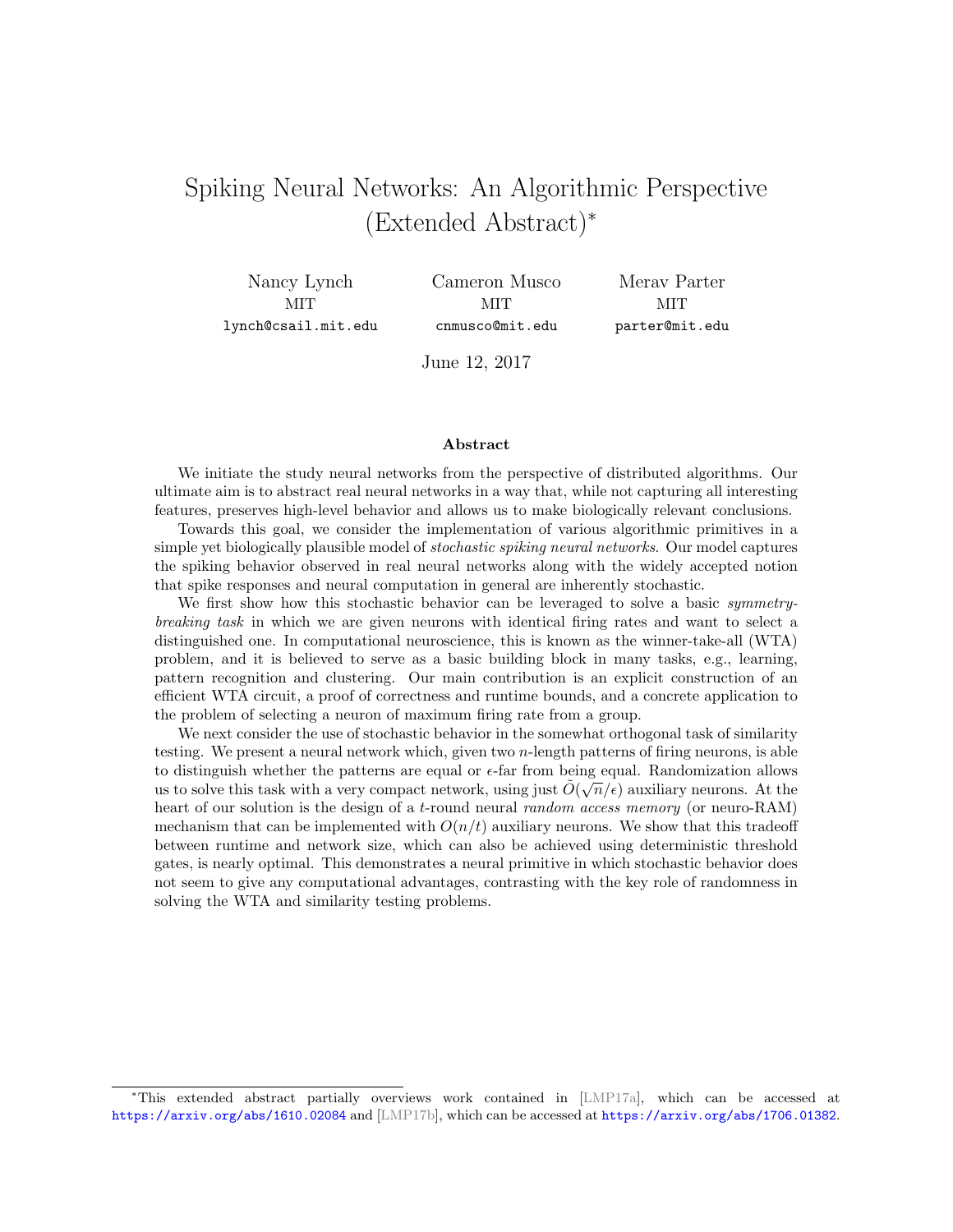## 1 Introduction

Neural networks are studied in a number of academic communities from a wide range of perspectives. Significant work in computational neuroscience focuses on developing somewhat realistic mathematical models for these networks and generally studying their capacity to process information [\[Izh04,](#page-6-2) [Tra09\]](#page-6-3). On the more theoretical side, a variety of artificial network models such as perceptron and sigmoidal networks, Hopfield networks, and Boltzmann machines have been developed. These models are tractable to theoretical analysis and studied in the context of their computational power, and applications to general function approximation, classification, and memory storage [\[HSW89,](#page-5-0) [MSS91,](#page-6-4) [SS95,](#page-6-5) [Maa97\]](#page-6-6). In practical machine learning, biological fidelity and often theoretical tractability are put aside, and researchers study how neural-like networks and learning rules can be used to efficiently represent and learn complex concepts [\[Hay09,](#page-5-1) [LBH15\]](#page-6-7).

### 1.1 Our Agenda

In contrast to the common approach in computational neuroscience and machine learning, we focus not on general computation ability or broad learning tasks, but on specific algorithmic implementation and analysis. We define a model of neural computation and a number of simple algorithmic problems that seem to be important building blocks for higher level processing and learning tasks. We then design neural networks in our model that solve these problems, rigorously analyzing the complexity of our solutions in terms of asymptotic runtime and network size bounds. We hope that this new paradigm will provide new insights about computational tradeoffs, the power of randomness, and the role of noise in biological systems.

While focusing on somewhat different questions, our line of work is inspired by (1) work on the computational power of spiking neural networks, most notably by Maass et al. [\[Maa97,](#page-6-6) [Maa99,](#page-6-8) Maa00 and (2) the work of Les Valiant [\[Val00a,](#page-6-10) [Val00b,](#page-6-11) [Val05\]](#page-6-12), who defined the *neuroidal model* of computation and investigated implementations of basic learning modules within this model.

## 2 Computational Model

We work with biologically inspired *spiking neural networks* (SNNs) [\[Maa96,](#page-6-13) [Maa97,](#page-6-6) [GK02,](#page-5-2) [Izh04,](#page-6-2) [HJM13\]](#page-5-3), in which neurons fire in discrete pulses, in response to a sufficiently high membrane potential. This potential is induced by spikes from neighboring neurons, which can have either an excitatory or inhibitory effect (increasing or decreasing the potential). As observed in biological networks, and departing from many artificial network models, neurons are either strictly inhibitory (all outgoing edge weights are negative) or excitatory.

In this work we consider static networks and ignore synaptic plasticity and possibly dynamic synapse weights. This is natural as the problems considered are not primarily focused on learning or recall, where synaptic plasticity seems to play a major role. An interesting direction for future work is extending our model to include synaptic plasticity and tackling important learning problems within this model, possibly employing the algorithmic primitives developed here as subroutines.

Our model is stochastic – each neuron functions as a probabilistic threshold unit, spiking with probability given by applying a sigmoid function to the membrane potential. While a rich literature focuses on deterministic circuits [\[MP69,](#page-6-14) [HT](#page-6-15)<sup>+86]</sup> we employ a stochastic model as it is widely accepted that neural computation is inherently noisy [\[AS94,](#page-5-4) [SN94,](#page-6-16) [FSW08\]](#page-5-5), and that while this can lead to a number of challenges, it also affords significant computational advantages [\[Maa14\]](#page-6-17). Of course, our noise model is a significant simplification of noise in biological systems. For example, we model noisy behavior at each neuron, rather than at each synapse, which seems to be the dominant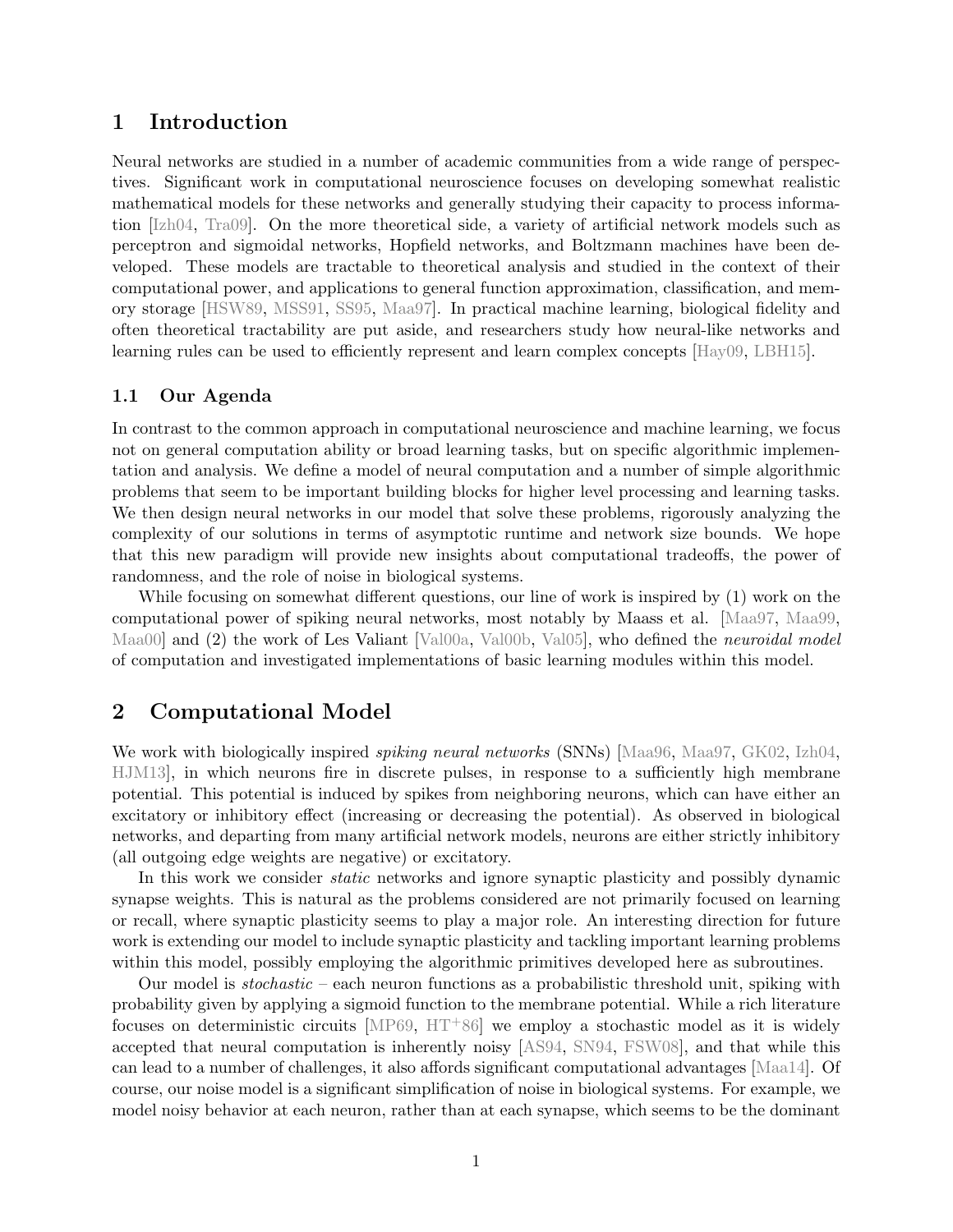source of noise in real systems [\[AS94\]](#page-5-4). As always, extending the theoretical results for our simplified model to more biologically accurate models is an interesting direction for future research.

#### 2.1 Network Structure

We now give a formal mathematical definition of our computational model. A Spiking Neural Network (SNN)  $N = \langle X, Y, Z, w, b \rangle$  consists of n input neurons  $X = \{x_1, \ldots, x_n\}, m$  output neurons  $Y = \{y_1, \ldots, y_m\}$ , and  $\ell$  auxiliary neurons  $Z = \{z_1, \ldots, z_\ell\}$ . The directed, weighted synaptic connections between X, Y, and Z are described by the weight function  $w : [X \cup Y \cup Z] \times [X \cup Y \cup Z] \rightarrow \mathbb{R}$ (a weight of 0 indictions no connection). For any neuron  $v, b(v) \in \mathbb{R}_{\geq 0}$  is the activation bias – roughly, v's membrane potential must reach  $b(v)$  for a spike to occur with good probability.

The synapse weight function is restricted in a few notable ways. The in-degree of every input  $x_i$ is zero. That is,  $w(u, x) = 0$  for all  $u \in X \cup Y \cup Z$  and  $x \in X$ . This restriction bares in mind that the input layer might in fact be the output layer of another circuit and so incoming connections are avoided to allow for the composition of sub-circuits in modular designs. Note however that feedback to the inputs is an important feature of neural computation, and can still be implemented by connecting them to a set of intermediate neurons which replicate the input behavior and receive feedback from other neurons. For example, this strategy is used in our WTA circuit construction.

We additionally restrict each neuron to be either inhibitory or excitatory: if  $v$  is inhibitory, then  $w(v, u) \leq 0$  for every u, and if v is excitatory,  $w(v, u) \geq 0$  for every u. All inputs and outputs are excitatory.

#### 2.2 Network Dynamics

An  $SNN<sup>1</sup>$  $SNN<sup>1</sup>$  $SNN<sup>1</sup>$  evolves in discrete, synchronous *rounds* as a Markov chain. The firing probability of every neuron in round t depends on the firing status of its neighbors in the preceding round  $t-1$ . This probabilistic firing is modeled using a standard sigmoid function, with details given below.

For each neuron u, and each time  $t \geq 0$ , let  $u^t = 1$  if u fires (i.e., generates a spike) in time t. Let  $u<sup>0</sup>$  denote the initial firing state of the neuron. For simplicity we typically consider static inputs, so  $x_j^0 = 1$  for firing inputs and  $x_j^0 = 0$  for non-firing inputs. The values  $y_j^0$  and  $z_i^0$  are arbitrary. For each non-input neuron u and every  $t \geq 1$ , let  $pot(u, t)$  denote the membrane potential at round t and  $p(u, t)$  denote the corresponding firing probability ( $Pr[u^t = 1]$ ). These values are calculated as:

<span id="page-2-1"></span>
$$
pot(u,t) = \sum_{v \in X \cup Y \cup Z} w_{v,u} \cdot v^{t-1} - b(u) \text{ and } p(u,t) = \frac{1}{1 + e^{-pot(u,t)/\lambda}}
$$
 (1)

where  $\lambda > 0$  is a temperature parameter, which determines the steepness of the sigmoid. It is easy to see that  $\lambda$  does not affect the computational power of the network. A network can be made to work with any  $\lambda$  simply by scaling the synapse weights and biases appropriately.

We will use  $X^t, Y^t$  and generally  $A^t$  for some set of neurons A to denote the collective firing status of these neurons at time  $t$ . As the input is typically fixed, we often just write  $X$  to refer to the n-bit string corresponding to the input firing pattern.

In prior work [\[LMP17a\]](#page-6-0), we considered a very similar network model with the distinction that we enforced a synchronous 'round-robin' firing pattern where the inputs  $X$ , the auxiliary neurons Z, and the outputs Y fire in succession. This was needed for some of the highly tuned algorithms and lower bounds in that work, however is not required for the results discussed here.

<span id="page-2-0"></span><sup>&</sup>lt;sup>1</sup> Throughout this work, we use 'SNN' not as a general term, but to refer to a network defined under our model.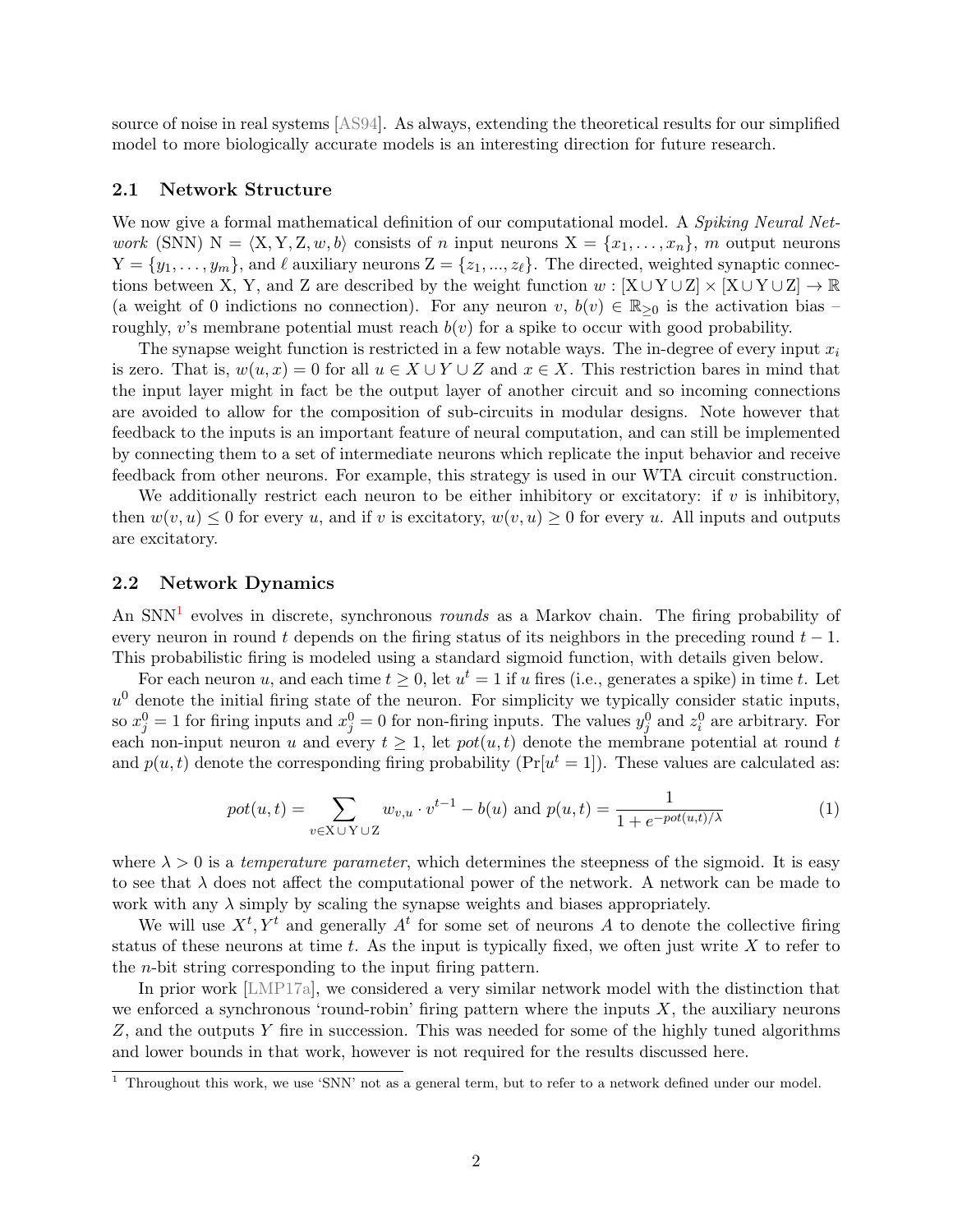#### 2.3 Computational Problems in our Model

We primarily focus on network design tasks. In the simplest form, we are given a (possibly multivalued) target function  $f: \{0,1\}^n \to \{0,1\}^m$  and seek to design a small SNN (using few auxiliary neurons) that given fixed input X converges quickly to the output  $Y = f(X)$  (or any  $Y \in f(X)$  if f is multi-valued).

In particular, we say a network converges in t rounds if for  $t' \geq t$ , for any input X,  $Y^t = f(X)$ with high probability. Here 'with high probability' or w.h.p. denotes with probability at least  $1 - 1/n^c$  for some constant c. Our main interest in network design is in characterizing the tradeoff between our two complexity measures: the number of auxiliary neurons and the convergence time.

In addition to the simple fixed input setting, we will present some preliminary results in which X is a collection of probabilistic firing input neurons, where the  $i^{th}$  neuron  $x_i$  fires in each round t with probability  $p_i$ . In this case, we design networks whose output converges to some function of the vector of probabilities  $P = [p_1, ..., p_n].$ 

## 3 Winner-Take-All Networks

We first discuss the winner-take-all problem, which is important for many neural learning and pattern recognition tasks [\[KU87,](#page-6-18) [Now89,](#page-6-19) [LIKB99,](#page-6-20) [IK01,](#page-6-21) [KK94,](#page-6-22) [GL09\]](#page-5-6). The simplest setting is the binary input case: given  $X \in \{0,1\}^n$  with at least one firing neuron, we want our network to converge to output  $Y \in \{0,1\}^n$  which has a single firing neuron, corresponding to a firing input. In this way, we break symmetry and select of a 'winning' input. We present a very simple SNN which solves WTA using just two auxiliary inhibitor neurons, which we show are required.

<span id="page-3-0"></span>**Theorem 1.** There exists an SNN with two inhibitory neurons, that given fixed input  $X \in \{0,1\}^n$ , converges with probability  $1 - 1/n^c$  to a single firing output corresponding to a firing input in  $O(\log^2 n)$  rounds. In contrast, any SNN with just one inhibitor needs  $\Omega(n^c)$  rounds for convergence.

A full proof of Theorem [1](#page-3-0) is given in [\[LMP17a\]](#page-6-0). As discussed, this work uses a slightly different model of SNN dynamics, however the proof goes through for the simpler model presented here.

Here we sketch the two inhibitor construction. We use the well-studied idea of lateral inhibition: firing inputs excite the inhibitors, which indirectly lets them suppress each others firing and 'compete' to become the winning input.

For simplicity, we assume that  $\lambda = 1/(c_1 \log n)$  for large  $c_1$ , which ensures via [\(1\)](#page-2-1) that if  $pot(u, t) \geq .5, u^t = 1$  w.h.p.

We label our inhibitors  $z_s$  – the stability inhibitor which ensures that the WTA state stabilizes once it is reached, and  $z_c$  – the convergence inhibitor, which drives competition and convergence to a single winning input.

We place an excitatory connection from every output to both inhibitors with weight  $w^{out} = 1$  and set the biases  $b(z_s) = .5, b(z_c) = 1.5$ . By [\(1\)](#page-2-1),  $z_s$  fires w.h.p. in round t whenever at least one output fires in round  $t - 1$ ;  $z_c$  fires w.h.p. whenever at least two outputs fire.



Figure 1: Two Inhibitor WTA

We place an inhibitory connection from  $z_s$  and  $z_c$  to every output with weight w<sup>inh</sup> = −1, an excitatory connection from  $x_i$  to  $y_i$  with weight w<sup>input</sup> = 3, and an excitatory self-loop on each output with weight  $w^{\text{self}} = 2$ . Finally, we set the output biases to  $b^{\text{out}} = 3$ .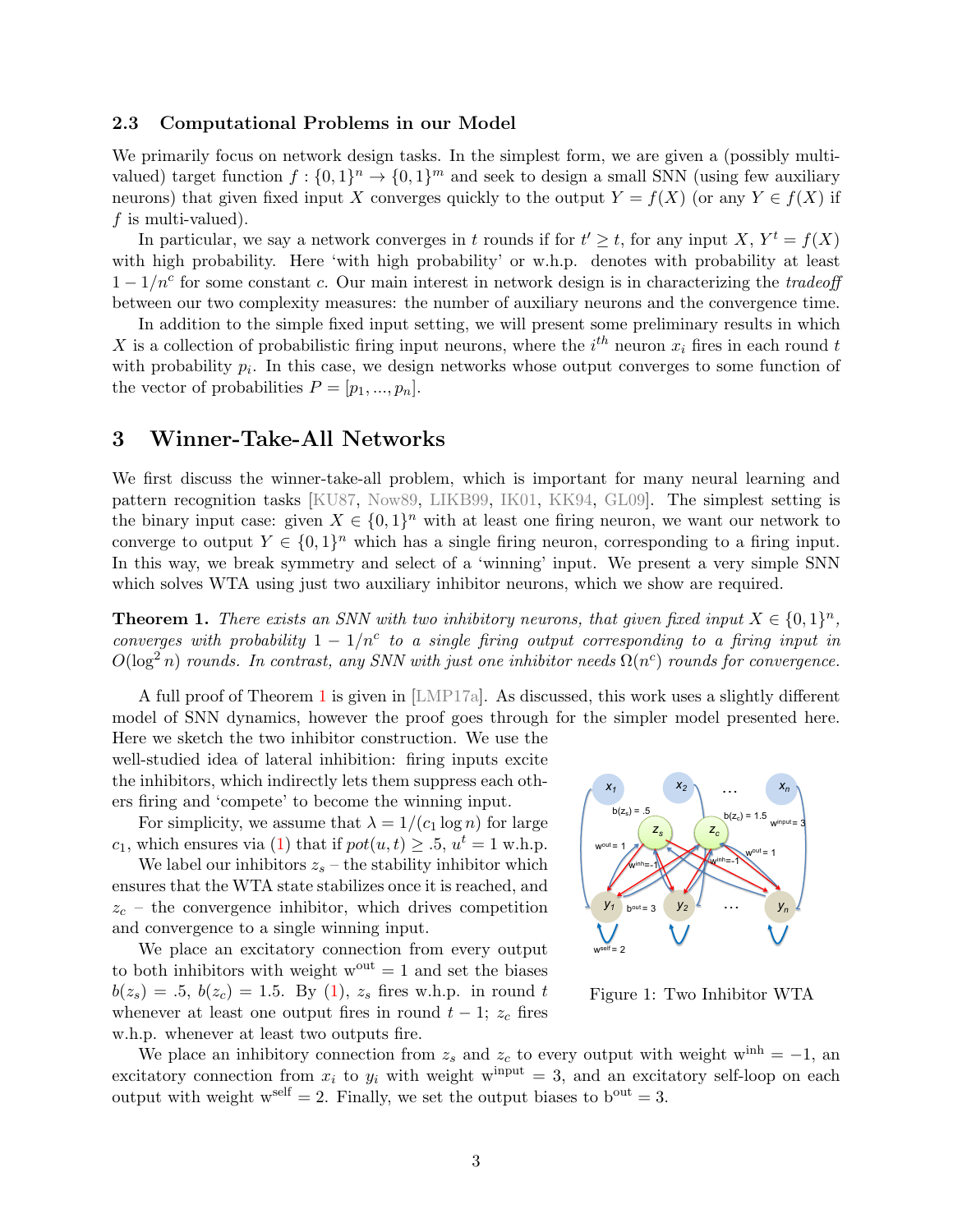The above parameters ensure that only outputs corresponding to firing inputs ever fire w.h.p. If we have not yet reached WTA and both  $z_s$  and  $z_c$  fire in round t, any output that fired in round t (and so has an active self-loop) will have  $pot(y_i, t+1) = 0$  and fire with probability  $1/2$  in round  $t + 1$  by [\(1\)](#page-2-1). Thus, in  $O(\log n)$  rounds w.h.p. at most a single firing output remains. If exactly one output fires in two consecutive rounds, t and  $t + 1$ , then just  $z_s$  fires in round  $t + 1$  w.h.p. Its inhibition is large enough to prevent any other output from beginning to fire w.h.p. but small enough that the winner will continue to fire in round  $t + 2$  and beyond, ensuring convergence.

Two consecutive rounds in which exactly one output fires will occur with constant probability in each execution of the tournament described above, giving our bound of  $O(\log^2 n)$  rounds to solve WTA w.h.p. Note that our solution critically leverages the stochastic nature of our neurons – by introducing inhibition that causes the output neurons to fire with probability  $1/2$ , these neurons randomly compete with each other, breaking the symmetry of the original input.

Non-Binary WTA As an example application of our binary WTA circuit, we outline how it can be used to solve WTA in the non-binary setting: each input has firing rate  $p_i \in [0,1]$  and we want a single output firing that corresponds to an input with a relatively high firing rate. We consider, as a preliminary step, the case where inputs fire at discrete rates:  $p_i = 2^{-j}$  for some integer  $j \in [0, k]$ and  $k = O(1)$ . Our goal is to design a circuit that given randomly firing inputs converges to a output Y in which w.h.p. the only firing neuron corresponds to an input neuron of maximum rate.

**Theorem 2.** There exists an SNN with  $O(n \log n)$  auxiliary neurons that, for any vector  $P \in$  $\{1, 2^{-1}, ..., 2^{-k}\}^n$ , given inputs firing independently according to P, converges w.h.p. within  $O(\log^2 n)$ rounds to a single firing output corresponding to an input with maximal firing rate.

We omit details due to space constraints. At a high level, for every input  $x_i$ , we use a chain of  $k' = \Theta(\log n)$  excitatory neurons  $H_i = [x_i \to h_{i,1} \to \ldots \to h_{i,k'}],$  which we call a history module. The number of firing neurons in the module equals the number of times that  $x_i$  fired in the last  $\Theta(\log n)$  rounds, and thus serves as an estimate of  $p_i$ .

Next, for each firing rate  $2^{-j}$ , we have a designated binary WTA module  $N_j$  that is responsible for selecting a winner among all inputs with firing rate of at least  $2^{-j}$ . A neuron will only compete in  $N_j$  if the number of activated neurons in  $H_i$  is large enough – i.e., it has a high enough rate. We finally connect the outputs of these  $k+1$  WTA modules to a simple circuit using  $O(k)$  neurons which ensures that the nonzero output corresponding to the highest firing rate is selected.

## 4 Similarity Testing and a Neuro-RAM

We conclude by briefly discussing similarity testing, a basic building block for pattern recognition.

#### 4.1 A Randomized Algorithm for Similarity Testing

Given  $X_1, X_2 \in \{0,1\}^n$  we seek to test if  $X_1 = X_2$  or if the hamming distance between the vectors is  $\geq \epsilon n$  for some parameter  $\epsilon$ . It is not hard to see that this can be accomplished by selecting  $\Theta(\frac{\log n}{\epsilon})$ indices at random and checking if  $X_1$  and  $X_2$  match at these indices. Of course if  $X_1 = X_2$ , they will always match. If the hamming distance is  $\geq \epsilon n$ , w.h.p. they will not match at least once.

To implement this idea in an SNN we need to 1) generate random indices, 2) given an index, 'read' the corresponding position of the inputs. The first task can be accomplished using the stochastic behavior of our neurons – any neuron with potential 0 spikes with probability  $1/2$  in each around, and so a set of  $\log n$  of these neurons can be used to generate a random index.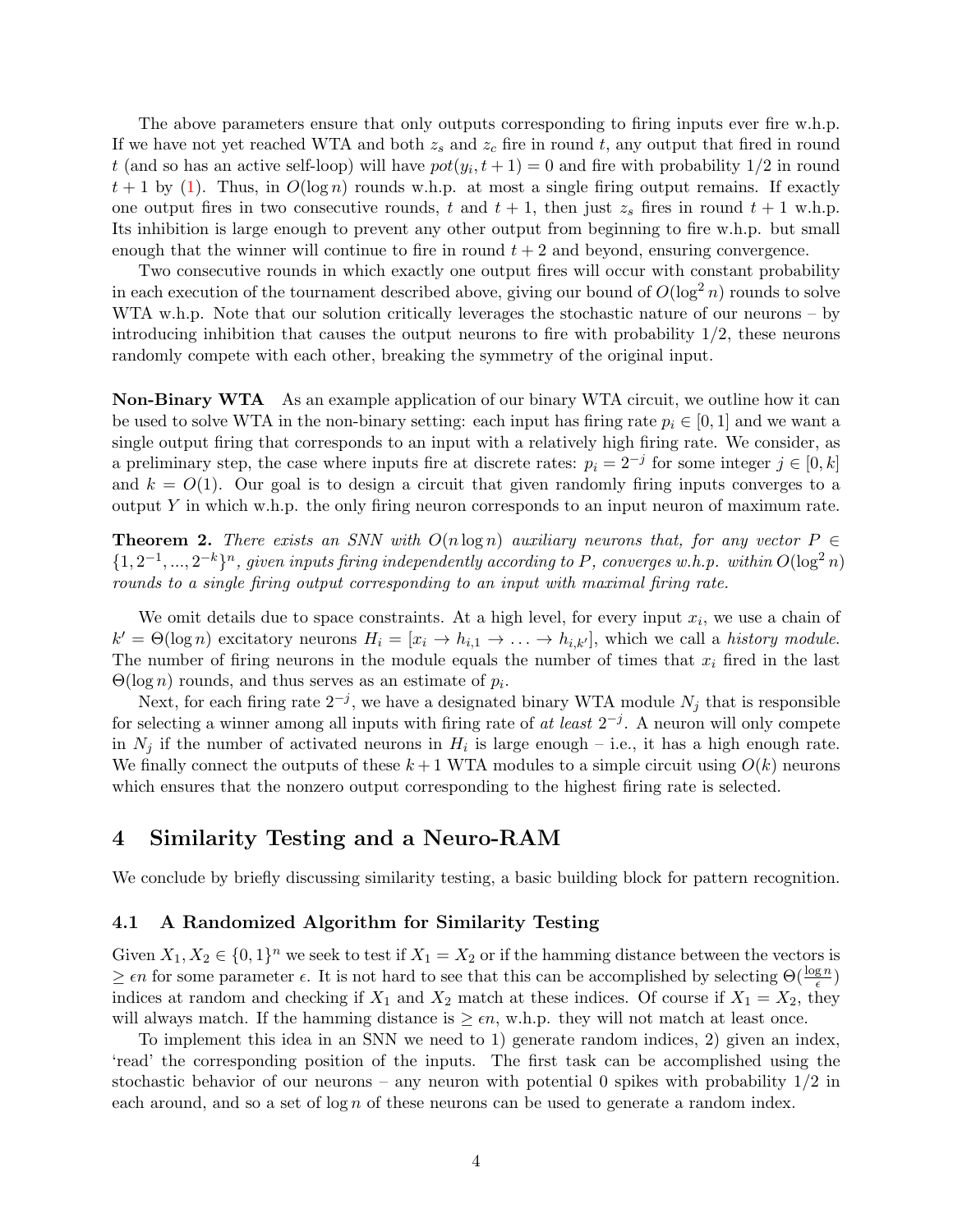The second task is more difficult – it amounts to implementing a neural random access memory module – a neuro-RAM, which given  $X \in \{0,1\}^n$  and index  $Y \in \{0,1\}^{\log n}$ , outputs the bit  $X(Y)$ (i.e., the bit at the position of X given by interpreting Y as the binary encoding of an integer.)

#### 4.2 An Efficient Neuro-RAM Construction

It is easy to build a Nueron-RAM using  $O(n)$  neurons (that simulate AND/OR gates), however with this many neurons we can also directly compare the inputs in the similarity testing problem. We show that this can be significantly improved (proof in [\[LMP17b\]](#page-6-1)):

<span id="page-5-8"></span>**Theorem 3.** For any  $t \leq \sqrt{n}$ , there is an SNN implementing a neuro-RAM with  $O(n/t)$  auxiliary neurons that converges in t rounds w.h.p. For  $t = \sqrt{n}$ , the circuit uses  $O(\sqrt{n})$  auxiliary neurons.

The above, used in our randomized approach, implies the existence of an  $O\left(\frac{\sqrt{n}\log n}{\epsilon}\right)$  $\frac{\log n}{\epsilon}$  neuron SNN for similarity testing. More generally, it shows that a compressed representation (e.g. and index) can be used to access a much larger datastore (e.g.  $X$ ), using a very compact circuit. While binary coding is not very 'neural' we can imagine similar ideas extending to more natural coding schemes [\[AZGMS14\]](#page-5-7) used for example for memory retrieval, scent recognition, or other tasks.

Notably, the construction for Theorem [3](#page-5-8) does not use the random nature of SNNs. It can be implemented with simple linear threshold circuits. Surprisingly, employing VC-dimension-based arguments [\[Koi96\]](#page-6-23), we still show that it is nearly optimal in the SNN model:

**Theorem 4.** Any SNN neuro-RAM converging in t rounds w.h.p. must use  $\Omega\left(\frac{n}{t\log^2 n}\right)$ neurons.

Thus, for the neuro-RAM problem, SNNs are no more powerful than deterministic threshold circuits, up to an  $\Omega(\log^2 n)$  factor. This contrasts with the key role of randomness in solving WTA and similarity testing. It also separates our spiking networks with a sigmoid probability function from less biologically-plausible but well-studied deterministic sigmoidal networks whose gates output real values, which can solve the RAM problem in one round using  $O(\sqrt{n})$  gates [\[Koi96\]](#page-6-23).

## References

- <span id="page-5-7"></span><span id="page-5-4"></span>[AS94] Christina Allen and Charles F Stevens. An evaluation of causes for unreliability of synaptic transmission. Proceedings of the National Academy of Sciences, 91(22):10380–10383, 1994. [AZGMS14] Zeyuan Allen-Zhu, Rati Gelashvili, Silvio Micali, and Nir Shavit. Sparse sign-consistent johnson–lindenstrauss matrices: Compression with neuroscience-based constraints. Proceedings of the National Academy of Sciences, 111(47):16872–16876, 2014.
- <span id="page-5-5"></span>[FSW08] A Aldo Faisal, Luc P J Selen, and Daniel M Wolpert. Noise in the nervous system. Nature Reviews Neuroscience, 9(4):292–303, 2008.
- <span id="page-5-2"></span>[GK02] Wulfram Gerstner and Werner M Kistler. Spiking neuron models: Single neurons, populations, plasticity. Cambridge University Press, 2002.
- <span id="page-5-6"></span>[GL09] Ankur Gupta and Lyle N Long. Hebbian learning with winner take all for spiking neural networks. In 2009 International Joint Conference on Neural Networks, pages 1054–1060, 2009.
- <span id="page-5-1"></span>[Hay09] Simon S Haykin. Neural networks and learning machines, volume 3. Pearson, 2009.
- <span id="page-5-3"></span>[HJM13] Stefan Habenschuss, Zeno Jonke, and Wolfgang Maass. Stochastic computations in cortical microcircuit models. PLoS Computational Biology, 9(11), 2013.
- <span id="page-5-0"></span>[HSW89] Kurt Hornik, Maxwell Stinchcombe, and Halbert White. Multilayer feedforward networks are universal approximators. Neural Networks, 2(5):359–366, 1989.